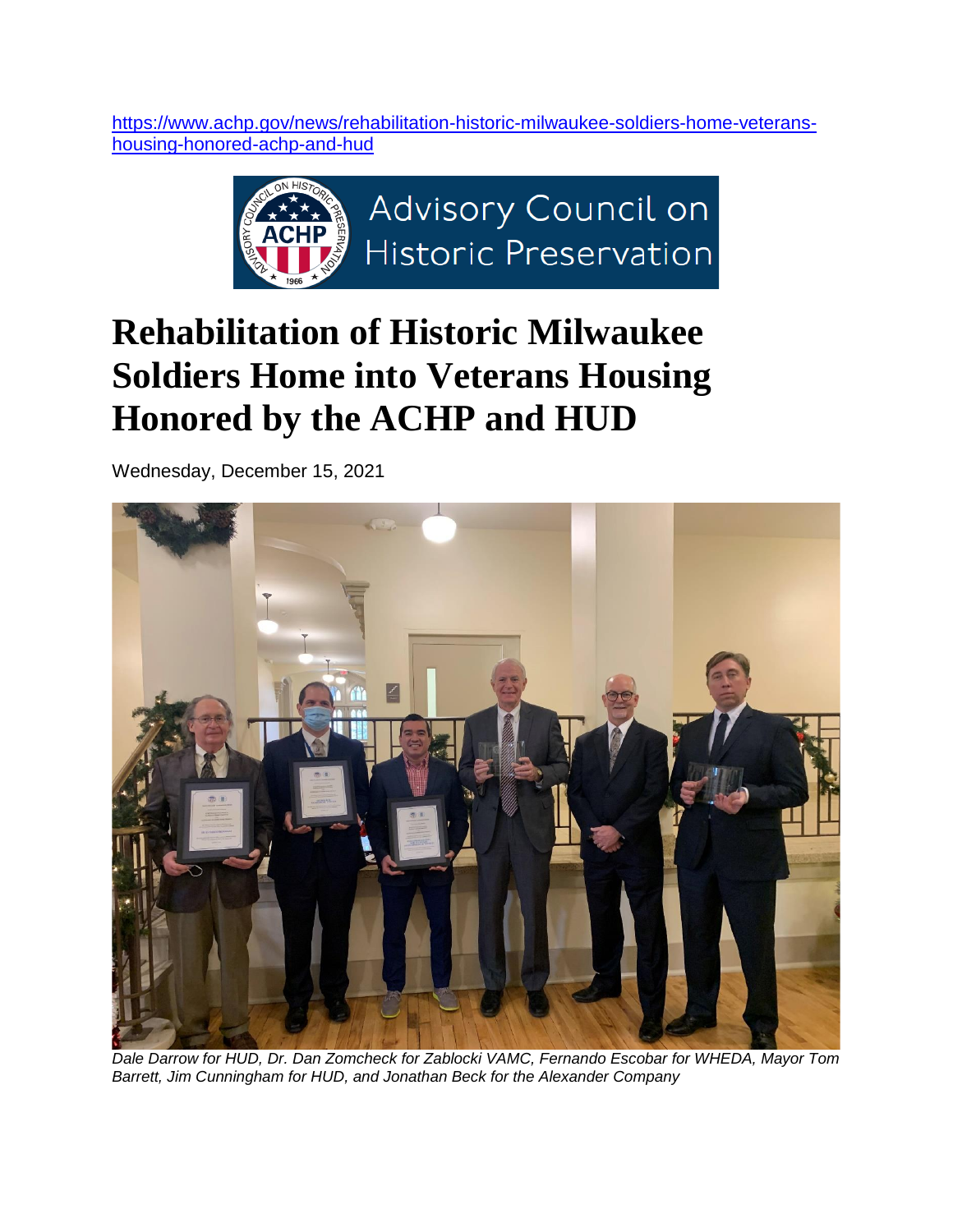## [View Commemorative Video:](https://youtu.be/bqL2syK41yk)<https://www.youtube.com/watch?v=bqL2syK41yk>

WASHINGTON, D.C. – The U.S. Department of Housing and Urban Development (HUD) and the Advisory Council on Historic Preservation (ACHP) today announced the Milwaukee Soldiers Home, Milwaukee, Wisconsin, as the recipient of the 2021 ACHP/HUD Secretary's Award for Excellence in Historic Preservation.

This annual award recognizes developers, organizations, and agencies for their success in advancing the goals of historic preservation, while at the same time providing affordable housing and/or expanded economic opportunities for low- and moderate-income families and individuals.

ACHP Vice Chairman Jordan Tannenbaum led the award ceremony along with Arthur Jemison, HUD Principal Deputy Assistant Secretary for Community Planning and Development, during the virtual ACHP Fall Business Meeting. James Cunningham, HUD Deputy Regional Administrator for the Midwest, presented the award at an in-person ceremony at the Soldiers Home, part of the Clement J. Zablocki VA Medical Center. Milwaukee Mayor Tom Barrett, appearing for the Housing Authority of the City of Milwaukee, and Jonathan Beck, development project manager for The Alexander Company, accepted the crystal awards.

"This extraordinary project was a true labor of love that brought together a community for the benefit of America's veterans," ACHP Vice Chairman Jordan Tannenbaum said. "The goal was not only to provide quality housing for veterans but to retain the historic integrity of the buildings, right down to rehabilitating the original pool table and the elaborate mailboxes in the post office. This project is a shining example of collaboration, creativity, and perseverance in preserving significant historic buildings."

"This year, HUD, in partnership with the Advisory Council on Historic Preservation, is proud to present the ACHP/HUD Secretary's Award for Excellence in Historic Preservation to the Milwaukee Soldiers Home for their work in providing affordable housing to our nation's veterans and their families," HUD Secretary Marcia L. Fudge said. "Homelessness is a major crisis facing our veterans, and because of this work, more than 100 veterans and their families in Milwaukee will have access to a safe, quality, and affordable home."

The Milwaukee Soldiers Home project, completed in March 2021, included the rehabilitation of six buildings into 101 housing units for veterans and their families who are homeless or at risk of homelessness. Established in 1867, the Milwaukee Soldiers Home is one of the earliest branches of the National Home for Disabled Volunteer Soldiers, created by Congress and President Abraham Lincoln to care for volunteer Union soldiers disabled during the Civil War. The Milwaukee Soldiers Home is listed on the National Register of Historic Places and is a National Historic Landmark.

In 2010, when efforts began to find a use for six historic buildings on campus, the most prominent building, known as Old Main, had been vacant for 20 years and was in disrepair. The other historic buildings included the Administration Building, the Catholic Chaplain's Quarters, and three duplexes. In 2011, the National Trust for Historic Preservation named the Soldiers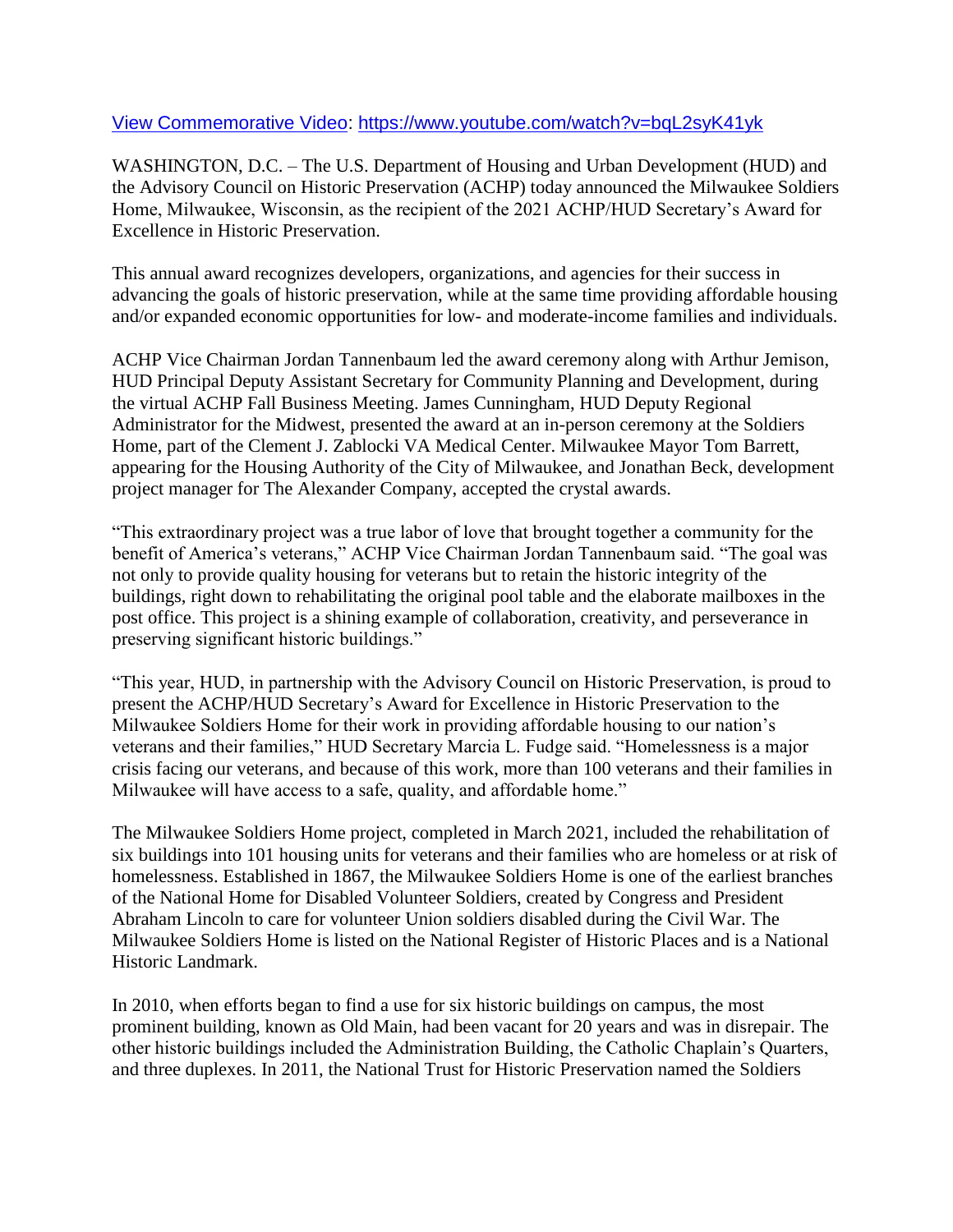Home to its 11 Most Endangered Historic Places list and elevated it to a National Treasure in 2012.

Ultimately, through consultation, it was determined these buildings could be reused through the Department of Veterans Affairs'(VA) Enhanced-Use Lease Program, which allows private developers to lease and rehabilitate underutilized VA property for veteran-related purposes. A Community Advisory Council of veterans and related organizations met regularly to explore preservation solutions. Committed stakeholder engagement ensured public involvement throughout the process.

Under the leadership of real estate developer The Alexander Company, many partners contributed to save the Soldiers Home. VA was involved in all aspects of the project and continues to provide supportive services. The Housing Authority of the City of Milwaukee is a co-lessee and operator; National Equity Fund is a Federal Tax Credit Investor Member; the Department of Housing and Urban Development provides HUD-VASH vouchers; and the Wisconsin Housing and Economic Development Authority provided many financing options.

The Alexander Company creatively financed the \$44 million project through use of no less than 13 different capital sources, including federal and state historic tax credits. Many other partners, including more than 650 individuals and organizations, donated to the project through a fundraising campaign.

"This incredible preservation success demonstrates the benefits of historic restoration and what can be achieved through a successful public-private partnership," said Joe Alexander, president of The Alexander Company. "It serves as proof that strategic partnerships, visionary leadership, and creative funding cannot just save buildings, but tackle homelessness, ignite a community, and serve as a national model."

All stone, brick, tin ceiling and wall tiles, and historic doors and windows were repaired and restored. Slate was sourced from a quarry in Vermont to match the original slate roof tiles. The wood and terrazzo floors were repaired and refinished, and matching recycled historic wood flooring was used in select areas. The wide central corridor of Old Main and the Administration Building's tower clock were restored to their historic appearance.

Historic preservation, adaptive reuse, affordable housing, community engagement, and economic development were the pillars of the redevelopment project.

See gallery next page: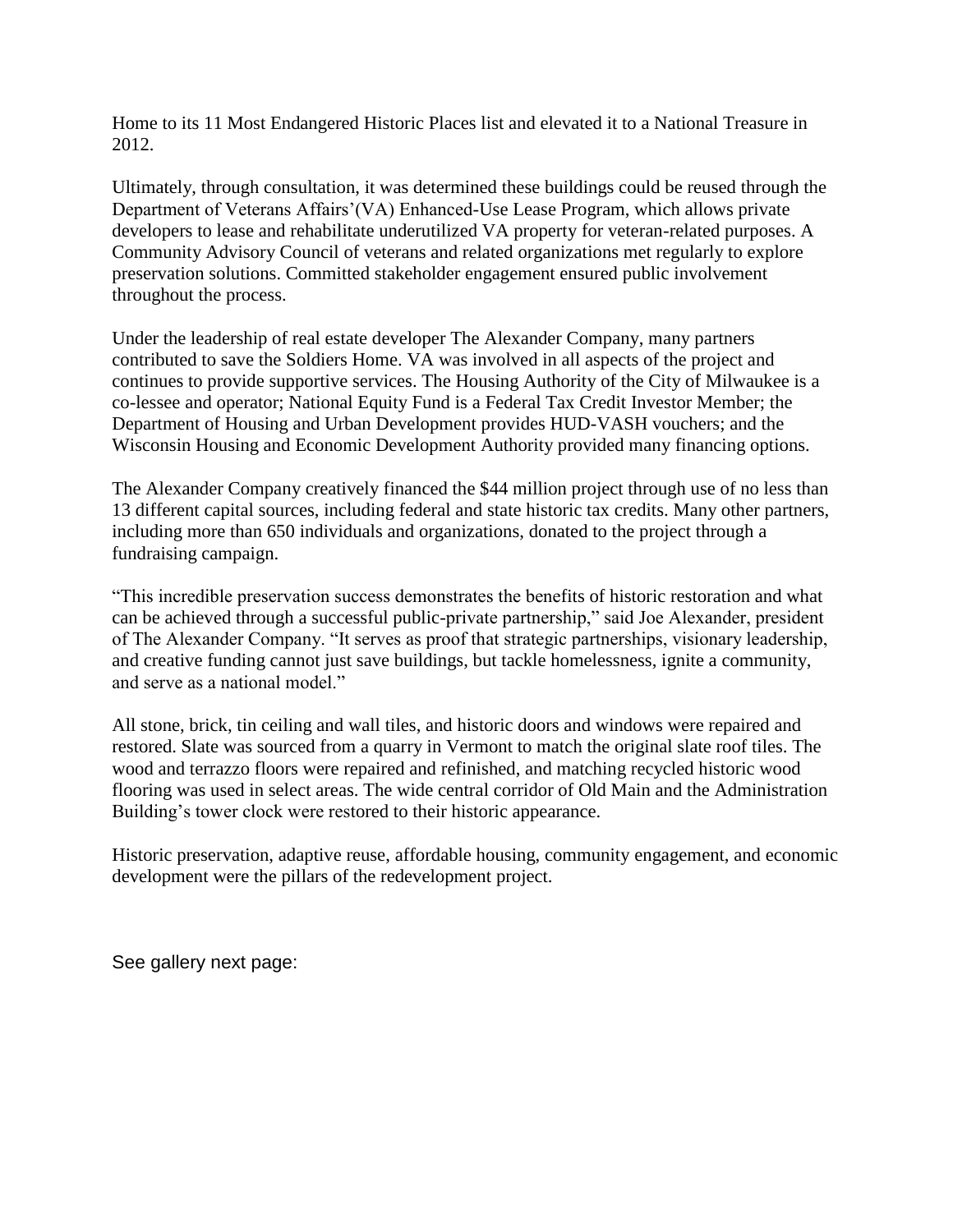

*Jon Beck, Milwaukee Mayor Tom Barrett, and Jim Cunningham*



*Dale Darrow, Dr. Dan Zomchek, and Fernando Escobar*